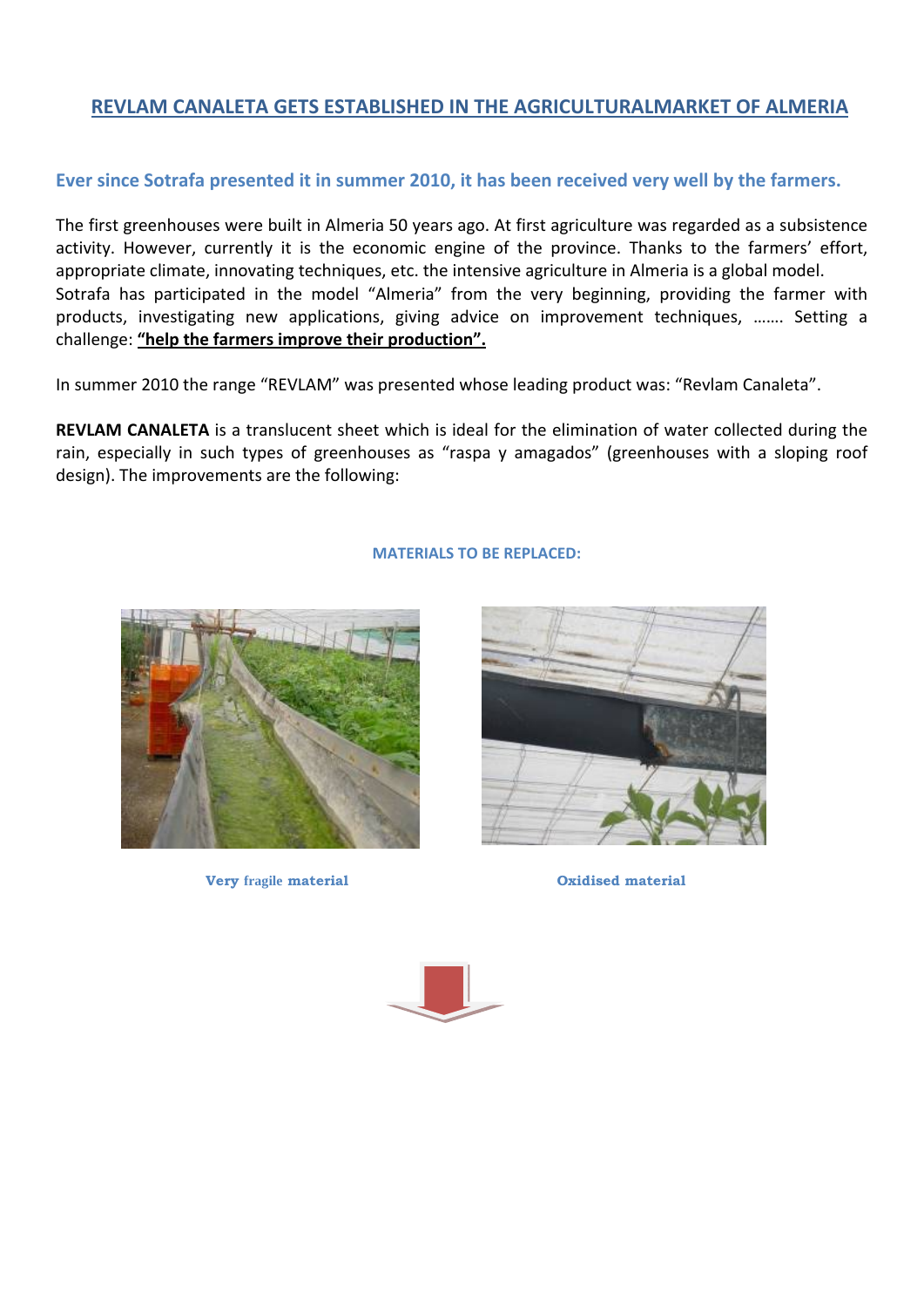#### **REVLAM CANALETA:**



 **Revlam Canaleta installed.**

The precipitation is not very abundant in Almeria province. Water is scarce, therefore, we must collect and store it especially if it damages the crops during the rain.

To install Revlam canaleta it is not necessary to make any modifications in the structures of those greenhouses where other materials were used. Its design (gutter) was one of the aspects we took into consideration. The farmers will only have to renovate the materials they were using before: Plate, Film, Polypropylene, etc. Nevertheless, it will be necessary to modernise the oldest structures. There are still flat greenhouses with perforated plastics where all the water (when it rains) falls inside the greenhouse. The investment in improvements will have a positive effect on profitability for the farmer in a short term.

The material is presented in spools with 2 synthetic threads welded in all the length of the sheet and both sides of it. Its useful life is estimated at 8‐10 years.

The main advantages of "Revlam Canaleta" in relation to other products:

| <b>OTHER PRODUCTS</b>                          | <b>ADVANTAGES: REVLAM CANALETA</b>                       |
|------------------------------------------------|----------------------------------------------------------|
| sheets/material are to be placed by sections   | easy to be placed, sheets measure: 130-100               |
|                                                | and $60 \text{ m}$ .                                     |
| lose water in the joints with the pass of time | resistant to wearing out, excellent melding<br>qualities |
| get oxidised and rotten                        | doesn't need any maintenance                             |
| take light away from the crops                 | translucent, doesn't take light away from the            |
|                                                | crops                                                    |
| are very fragile materials                     | a sheet with 2 welded threads resistant to               |
|                                                | wearing out                                              |
| its useful life is shorter                     | its useful life is above 10 years' time                  |
|                                                | quick and cost-effective assembly                        |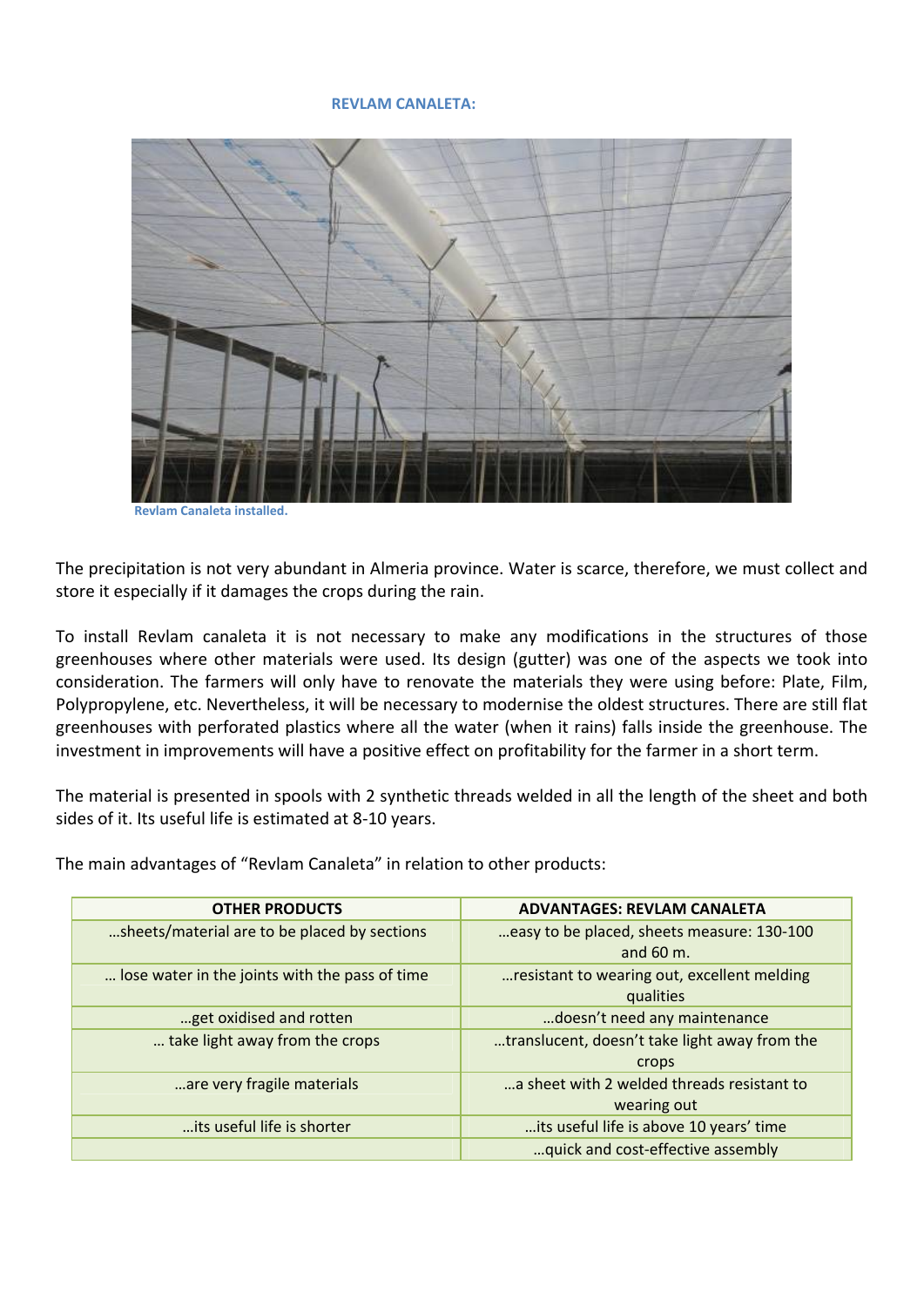In order to install this product correctly, we recommend watching a video which we uploaded to Youtube and follow the instructions. The link to access this video is the following: http://www.youtube.com/watch?v=qPqRtZoh8Rg

At present there are already many hectares where Revlam Canaleta was placed. The product has been received well by our clients and an evidence of this is our observation: **"the client who tries it in one of their greenhouses always comes back"**. This type of gutter is not exclusively designed for Almeria's greenhouses. For this reason, we supply both our national and also international clients.

In collaboration with our clients from Huelva we have developed a small modification for the structure of their greenhouses which will make the installation of "Revlam Canaleta" possible as well. At their premises they have other types of crops: strawberries, raspberries, blackberries, etc., and they are tunnels covered with plastics where the farmer looks for a type of microclimate to favour the production and the quality of their fruit. Thanks to this small modification and Revlam Canaleta it will become possible to collect the water and avoid problems of dampness, fungi, botrytis, etc.

There is also a kind of **mini – canaleta (gutter)** for the collection of water in anchor points from the cover to the structure of the greenhouse, avoiding this way the fall of water on the plantation. This mini – gutter is tied to the structure of the greenhouse with the help of a hook which can be easily installed. It is mainly used in such types of greenhouses as "raspa y amagados" (greenhouses with a sloping roof design).



### **REVLAM CANALETA MINI**



**Hooks Revlam Canaleta Mini**

## **OTHER APPLICATIONS OF THE RANGE "REVLAM"**

The range "**REVLAM"** contains not only different types of gutters but also sheets called "Revlam Agro" which are used as coating of several permanent parts of the greenhouse. Their main applications are to cover: zenithal windows, side bands, entrance halls, … .

These sheets are ideal to maintain the structure of the greenhouse unalterable for many years. Their useful life is estimated at 8‐10 years though their resistance is much higher. Intensive agriculture, as its name suggests, doesn't have enough time to make many rotations of different parts which form a greenhouse.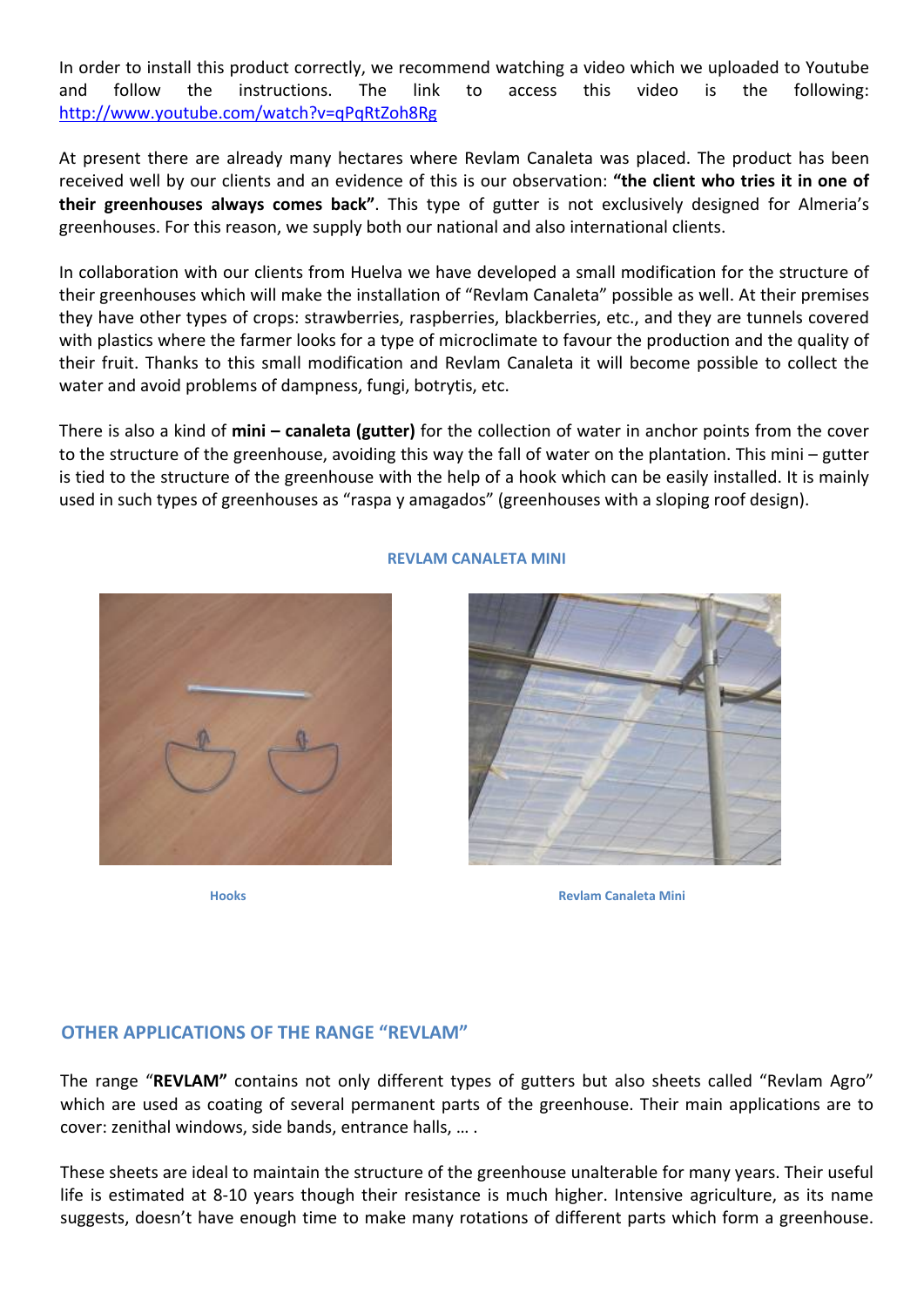For this reason one of the objectives we set during the development phase was to create a product of long duration which, unlike other products, would keep the majority of its initial characteristics with the pass of time. Moreover, we wanted the investment a farmer has to make to be favourable for them or, at least, adjusted to the useful life of the product.

Among different applications of "Revlam Agro" mentioned above we can point out the following ones:

**\*ZENITHAL WINDOWS:** As a greenhouse can't be a closed space, it needs natural or forced ventilation. For this purpose a mobile structure that is a kind of a window is placed in the higher part of the greenhouse. It is opened either through special automatisms installed in the greenhouse or manually with the help of chains and/or pulleys. In different publications they usually recommend using at least 15 per cent of the greenhouse surface as ventilation (entry and exit of air). If we reduce this percentage, there will be a decrease in ventilation which would lead to problems for the crops. It is also important to emphasize the concentration of chemical products that would take place in these areas; the risk of getting deteriorated would be very high for the installed cover material. Our advice is to increase the ventilation surface or, at least, get to the level mentioned above. The coating which is commonly used is formed by plastic sheets (200 microns) and is the same as in the cover, polypropilen mashes, etc. With the installation of "Revlam Agro" we keep the concept but increase the useful life of the product and manage to prevent the plagues in the atmosphere from getting inside. These are the materials reinforced against chemical attacks and which maintain their mechanical and optical properties with the pass of time.



 **Dirty window without light transmission Window with Revlam Agro**

**\*SIDE BANDS**: They can represent about 12‐14 % of the agricultural cultivation surface. They usually have the same material as in the greenhouse cover. Some farmers carry on using side bands as a ventilation system by opening and closing manually the higher part. In case of multitunnel greenhouses the side bands are usually fixed and sometimes in other types of greenhouses (like "el raspa y amagado") as well. We keep the same concept as in case of zenithal windows emphasizing one point which is really important: the materials placed in side bands near the roads, areas with strong winds, ……..experience a very strong negative influence. In some cases they first lose their optical properties (they get black), later their mechanical properties and finally break. However, this problem can be minimized if we use Revlam Agro.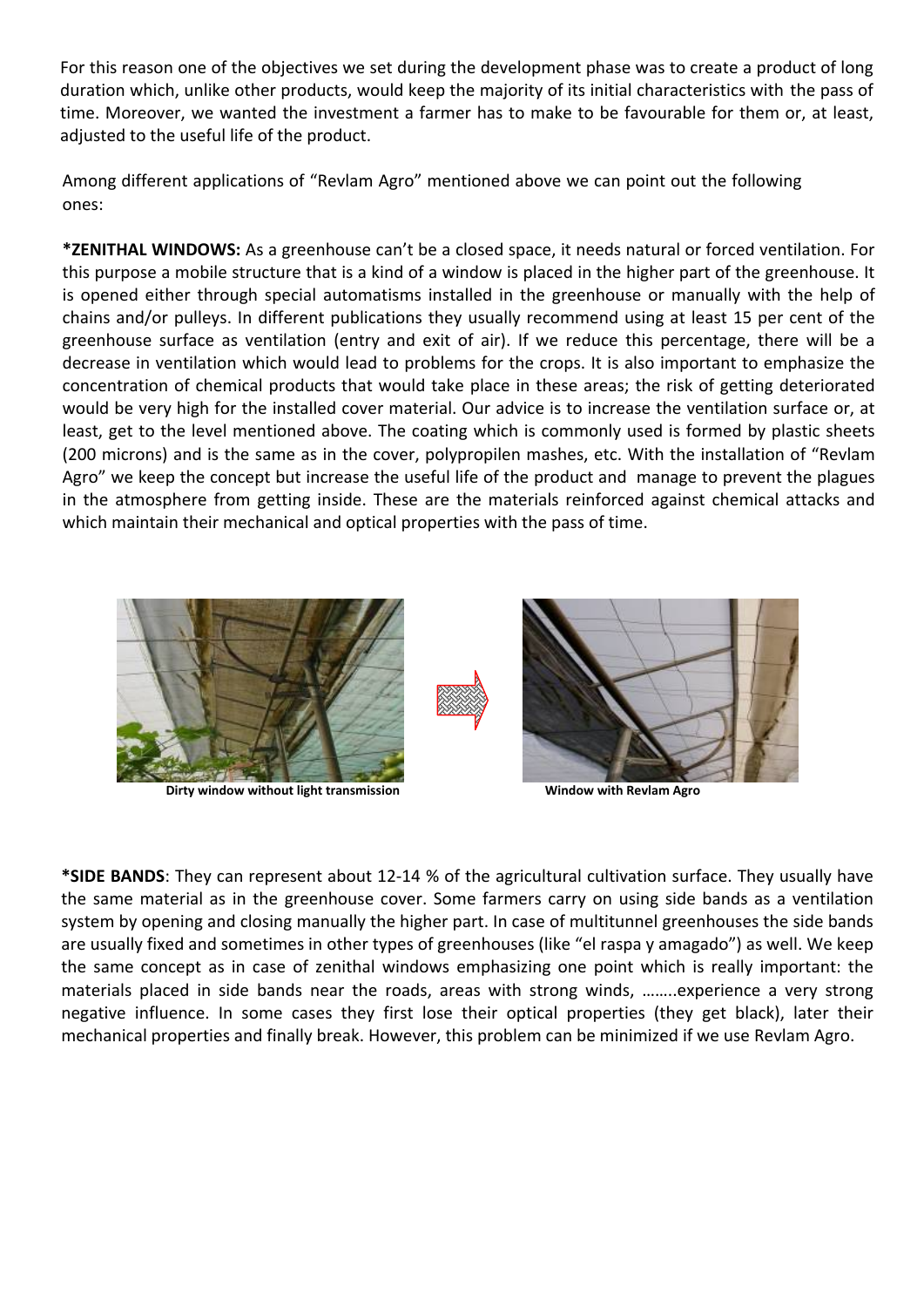

**SIDE BANDS**



 **Side band with Revlam Agro**

**\*ENTRANCE HALLS:** Though they occupy a small surface of the greenhouse, they are still very important. Thanks to the entrance halls also known as double doors it is possible to avoid the direct access of people to the area and also protect the place from pathogenic agents which are present in the air. Entrance Halls are installed inside the greenhouse and in all the entrance doors and their surface is approximately 9‐10 m2.



 **Entrance Hall (double entrance door) with Revlam Agro**